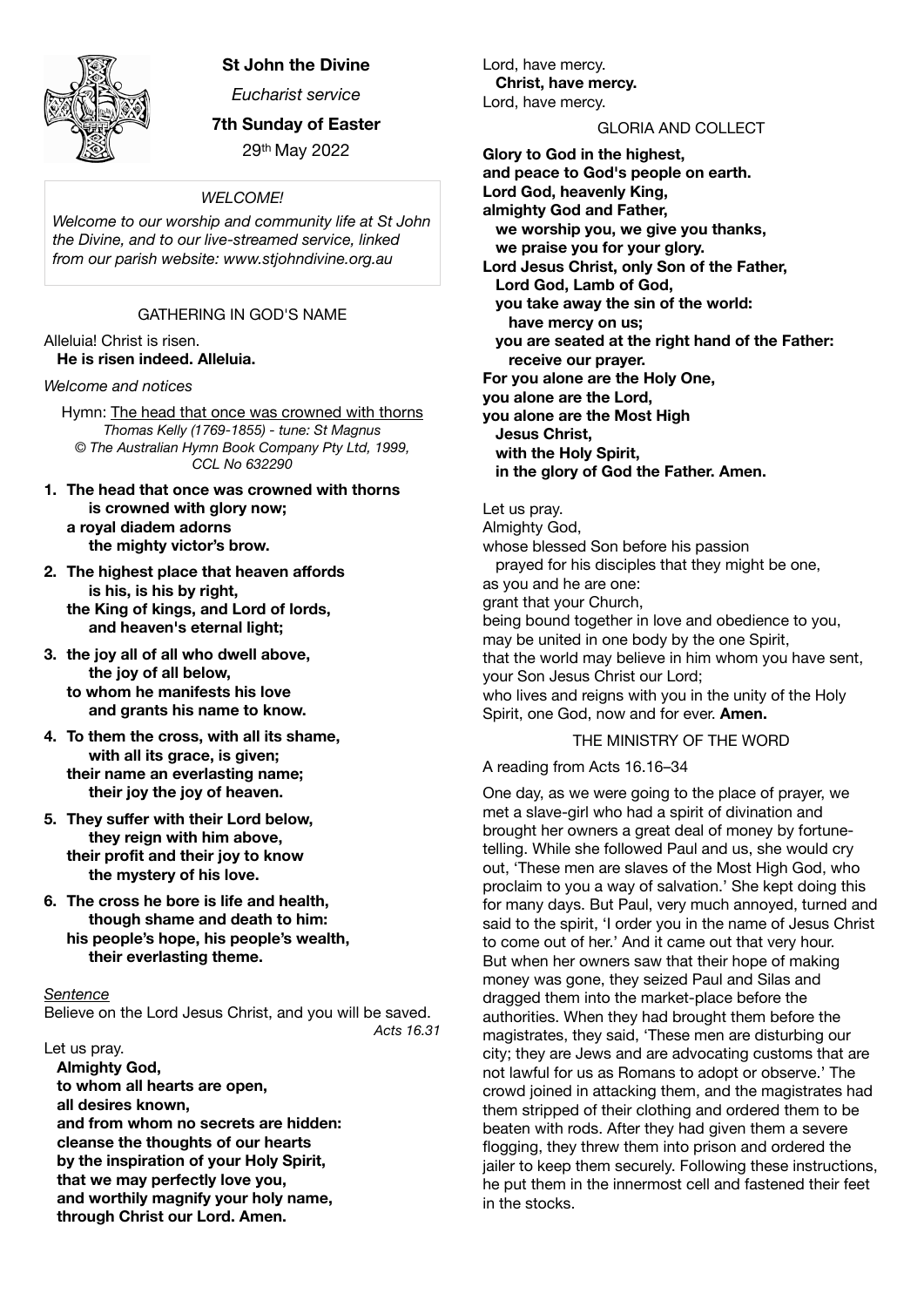About midnight Paul and Silas were praying and singing hymns to God, and the prisoners were listening to them. Suddenly there was an earthquake, so violent that the foundations of the prison were shaken; and immediately all the doors were opened and everyone's chains were unfastened. When the jailer woke up and saw the prison doors wide open, he drew his sword and was about to kill himself, since he supposed that the prisoners had escaped. But Paul shouted in a loud voice, 'Do not harm yourself, for we are all here.' The jailer called for lights, and rushing in, he fell down trembling before Paul and Silas. Then he brought them outside and said, 'Sirs, what must I do to be saved?' They answered, 'Believe on the Lord Jesus, and you will be saved, you and your household.' They spoke the word of the Lord to him and to all who were in his house. At the same hour of the night he took them and washed their wounds; then he and his entire family were baptized without delay. He brought them up into the house and set food before them; and he and his entire household rejoiced that he had become a believer in God.

# May your word live in us,

**and bear much fruit to your glory.** 

## Psalm 97

- *<sup>1</sup>* The Lord is king; let the earth rejoice: let the multitude of islands be glad.
- *<sup>2</sup>* **Clouds and darkness are round about him: righteousness and justice are the foundation of his throne.**
- *<sup>3</sup>* Fire goes before him: and burns up his enemies on every side.
- *<sup>4</sup>* **His lightnings light the world: the earth sees it and quakes.**
- *<sup>5</sup>* The mountains melt like wax before his face: from before the face of the Lord of all the earth.
- *<sup>6</sup>* **The heavens have proclaimed his righteousness: and all peoples have seen his glory.**
- *<sup>7</sup>* They are ashamed, all those who serve idols and glory in mere nothings: all gods bow down before him.
- *<sup>8</sup>* **Zion heard and was glad, and the daughters of Judah rejoiced: because of your judgements, O God.**
- *<sup>9</sup>* For you, Lord, are most high over all the earth: you are exalted far above all gods.
- *<sup>10</sup>* **The Lord loves those that hate evil: the Lord guards the life of the faithful, and delivers them from the hand of the ungodly.**
- *<sup>11</sup>* Light dawns for the righteous: and joy for the true of heart.
- *<sup>12</sup>* **Rejoice in the Lord, you righteous: and give thanks to his holy name.**

A reading from Revelation 22.12–22

'See, I am coming soon; my reward is with me, to repay according to everyone's work. I am the Alpha and the Omega, the first and the last, the beginning and the end.' Blessed are those who wash their robes, so that they will have the right to the tree of life and may enter the city by the gates. Outside are the dogs and sorcerers and fornicators and murderers and idolaters, and everyone who loves and practises falsehood.

'It is I, Jesus, who sent my angel to you with this testimony for the churches. I am the root and the descendant of David, the bright morning star.' The Spirit and the bride say, 'Come.'

And let everyone who hears say, 'Come.' And let everyone who is thirsty come.

Let anyone who wishes take the water of life as a gift. I warn everyone who hears the words of the prophecy of this book: if anyone adds to them, God will add to that person the plagues described in this book; if anyone takes away from the words of the book of this prophecy, God will take away that person's share in the tree of life and in the holy city, which are described in this book. The one who testifies to these things says, 'Surely I am coming soon.'

Amen. Come, Lord Jesus!

The grace of the Lord Jesus be with all the saints. Amen.

May your word live in us, **and bear much fruit to your glory.** 

> Hymn: Jesus shall reign where'er the sun *Isaac Watts (1674-1748) alt. - tune: Truro © Jubilate Hymns Ltd, CCL No 632290*

- **1. Jesus shall reign where'er the sun does his successive journeys run; his kingdom stretch from shore to shore till moons shall rise and set no more.**
- **2. People and realms of every tongue declare his love in sweetest song, and infant voices shall proclaim their early blessings on his name.**
- **3. Blessings abound where Jesus reigns the prisoner leaps to lose his chains, the weary find eternal rest,** and all who suffer want are blessed.
- **4. To him shall endless prayer be made, and princes throng to crown his head; his name like incense shall arise with every morning sacrifice.**
- **5. Let all creation rise and bring distinctive honours to our King; angels descend with songs again and earth repeat the loud 'Amen!'**

The Lord be with you. **And also with you.** 

Hear the Gospel of our Lord Jesus Christ according to St John 17.20–26

#### **Glory to you Lord Jesus Christ**

Jesus prayed: 'I ask not only on behalf of these, but also on behalf of those who will believe in me through their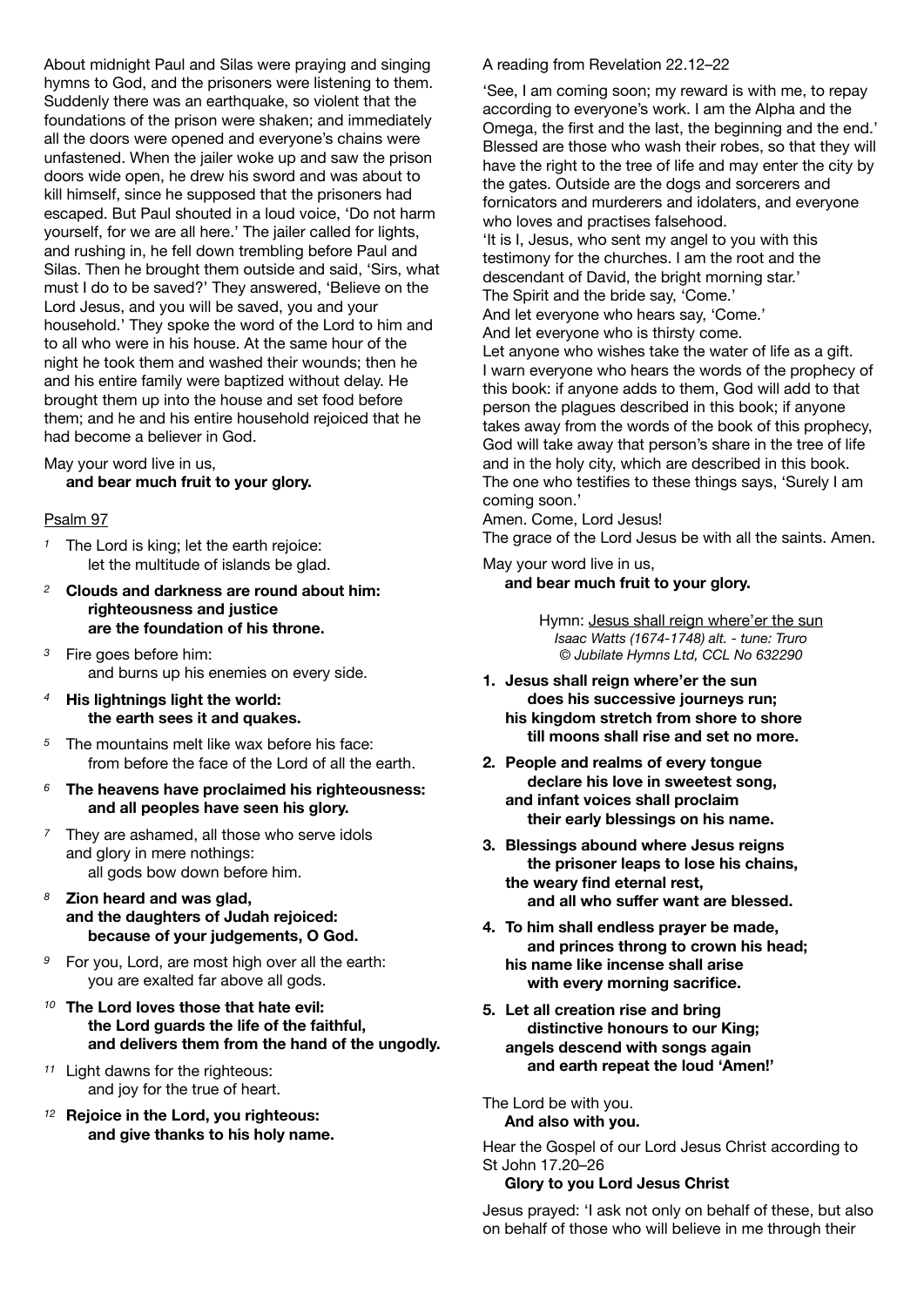word, that they may all be one. As you, Father, are in me and I am in you, may they also be in us, so that the world may believe that you have sent me. The glory that you have given me I have given them, so that they may be one, as we are one, I in them and you in me, that they may become completely one, so that the world may know that you have sent me and have loved them even as you have loved me. Father, I desire that those also, whom you have given me, may be with me where I am, to see my glory, which you have given me because you loved me before the foundation of the world. 'Righteous Father, the world does not know you, but I know you; and these know that you have sent me. I made your name known to them, and I will make it known, so that the love with which you have loved me may be in them, and I in them.'

This is the Gospel of the Lord, **praise to you Lord Jesus Christ.**

*Sermon* 

#### NICENE CREED

Let us together affirm the faith of the Church:

**We believe in one God, the Father, the almighty, maker of heaven and earth, of all that is, seen and unseen.**

**We believe in one Lord, Jesus Christ, the only Son of God, eternally begotten of the Father, God from God, Light from Light, true God from true God, begotten, not made, of one being with the Father; through him all things were made.**

**For us and for our salvation he came down from heaven, was incarnate of the Holy Spirit and the virgin Mary and became truly human.**

**For our sake he was crucified under Pontius Pilate; he suffered death and was buried.**

**On the third day he rose again in accordance with the Scriptures; he ascended into heaven and is seated at the right hand of the Father.**

**He will come again in glory to judge the living and the dead and his kingdom will have no end.**

**We believe in the Holy Spirit, the Lord, the giver of life, who proceeds from the Father and the Son, who with the Father and the Son is worshipped and glorified,**

**who has spoken through the prophets.**

**We believe in one holy catholic and apostolic Church. We acknowledge one baptism for the forgiveness of sins.**

**We look for the resurrection of the dead, and the life of the world to come. Amen.** 

#### THE PRAYERS OF THE PEOPLE

Let us pray for the world and for the Church.

*Response:* 

Lord, in your mercy,

 **hear our prayer.** 

Almighty God, you have promised to hear our prayers.  **Grant that what we have asked in faith we may by your grace receive, through Jesus Christ our Lord. Amen.** 

## CONFESSION AND ABSOLUTION

Christ our Passover Lamb has been offered for us, therefore we come to celebrate the festival.

Let us confess our sins in penitence and faith, with a sincere and a true heart.

## **Merciful God,**

 **our maker and our judge, we have sinned against you in thought, word, and deed, and in what we have failed to do: we have not loved you with our whole heart; we have not loved our neighbours as ourselves; we repent, and are sorry for all our sins. Father, forgive us. Strengthen us to love and obey you in newness of life; through Jesus Christ our Lord. Amen.** Almighty God, who has promised forgiveness to all who turn to him in faith: pardon you and set you free from all your sins, strengthen you in all goodness and keep you in eternal life,

through Jesus Christ our Lord. **Amen.**

#### THE GREETING OF PEACE

The risen Christ came and stood among his disciples and said, 'Peace be with you.' Then were they glad when they saw the Lord. Alleluia.

The peace of the risen Christ be always with you.  **And also with you. Alleluia.** 

Offertory hymn: Jesus calls us here to meet him *John Bell (b.1949) & Graham Maule (b.1958) - tune: Gaelic Air © Wild Goose Resource Group, 1989, 1998, CCL No 632290* 

- **1. Jesus calls us here to meet him as, through word and song and prayer, we affirm God's promised presence where his people live and care. Praise the God who keeps his promise; praise the Son who calls us friends;** 
	- **praise the Spirit who, among us, to our hopes and fears attends.**
- **2. Jesus calls us to confess him Word of Life and Lord of All, sharer of our flesh and frailness saving all who fail or fall.** 
	- **Tell his holy human story; tell his tales that all may hear; tell the world that Christ in glory came to earth to meet us here.**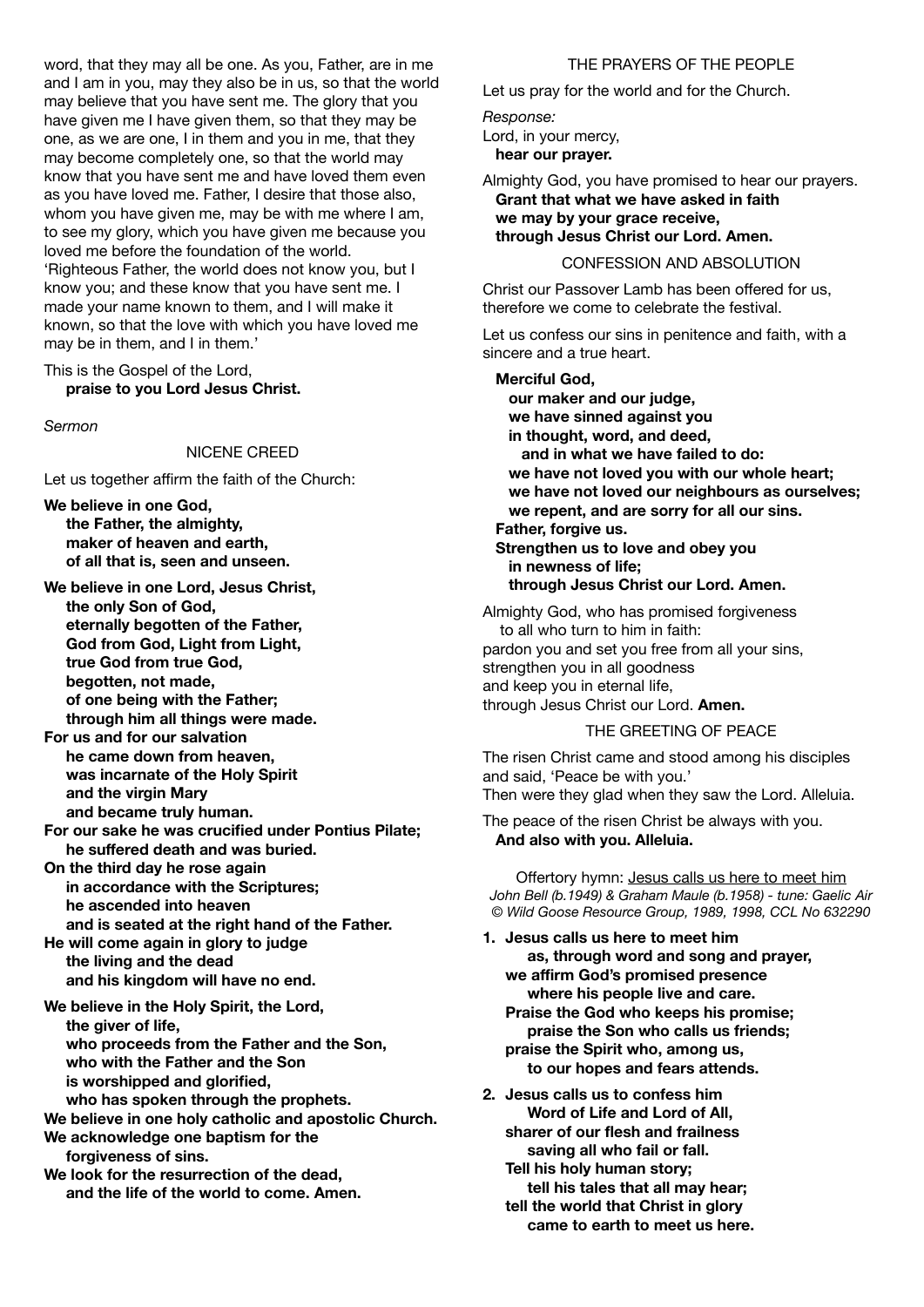- **3. Jesus calls us to each other: vastly different though we are; race and colour, class and gender neither limit nor debar. Join the hand of friend and stranger; join the hands of age and youth; join the faithful and the doubter in their common search for truth.**
- **4. Jesus calls us to his table rooted firm in time and space, where the church in earth and heaven finds a common meeting place. Share the bread and wine, his body; share the love of which we sing; share the feast for saints and sinners hosted by our Lord and King.**

Blessed are you, Lord, God of all creation. Through your goodness we have these gifts to share. Accept and use our offerings for your glory and for the service of your kingdom.  **Blessed be God for ever.** 

## THE GREAT THANKSGIVING

The Lord be with you.  **And also with you.** Lift up your hearts.  **We lift them to the Lord.** Let us give thanks to the Lord our God.  **It is right to give our thanks and praise.**

- All glory and honour be yours always and everywhere, mighty Creator, everliving God. We give you thanks and praise for your Son, our Saviour Jesus Christ, who by the power of your Spirit was born of Mary and lived as one of us.
- By his death on the cross and rising to new life, he offered the one true sacrifice for sin and obtained an eternal deliverance for his people.
- And now we give you thanks that you raised him to life triumphant, and exalted him in glory.
- By his victory over death, the reign of sin is ended, a new day has dawned, a broken world is restored and we are made whole once more.
- Therefore with angels and archangels, and with all the company of heaven, we proclaim your great and glorious name, for ever praising you and saying:

## **Holy, holy, holy Lord, God of power and might, Heaven and earth are full of your glory. Hosanna in the highest.**

## **Blessed is he who comes in the name of the Lord. Hosanna in the highest.**

Merciful God, we thank you for these gifts of your creation, this bread and wine, and we pray that by your Word and Holy Spirit, we who eat and drink them may be partakers of Christ's body and blood.

On the night he was betrayed Jesus took bread; and when he had given you thanks he broke it, and gave it to his disciples, saying, 'Take, eat. This is my body given for you. Do this in remembrance of me.'

- After supper, he took the cup, and again giving you thanks he gave it to his disciples, saying, 'Drink from this, all of you. This is my blood of the new covenant shed for you and for many for the forgiveness of sins. Do this, as often as you drink it, in remembrance of me.'
- Let us proclaim the mystery of faith: **Christ has died. Christ is risen. Christ will come again.**

Therefore we do as our Saviour has commanded: proclaiming his offering of himself made once for all upon the cross, his mighty resurrection and glorious ascension, and looking for his coming again, we celebrate, with this bread and this cup, his one perfect and sufficient sacrifice for the sins of the whole world. Renew us by your Holy Spirit, unite us in the body of your Son, and bring us with all your people into the joy of your eternal kingdom; through Jesus Christ our Lord, with whom, and in whom, in the fellowship of the Holy Spirit, we worship you, Father, in songs of never-ending praise: **Blessing and honour and glory and power are yours for ever and ever. Amen.** As our Saviour Christ has taught us,

 we are confident to pray, **Our Father in heaven, hallowed be your name, your kingdom come, your will be done, on earth as in heaven. Give us today our daily bread. Forgive us our sins as we forgive those who sin against us. Save us from the time of trial and deliver us from evil. For the kingdom, the power, and the glory are yours now and for ever. Amen.** 

> THE BREAKING OF THE BREAD AND THE COMMUNION

We break this bread to share in the body of Christ. We who are many are one body. **for we all share in the one bread.** 

**Jesus, Lamb of God, have mercy on us. Jesus, bearer of our sins, have mercy on us. Jesus, redeemer of the world, grant us your peace.**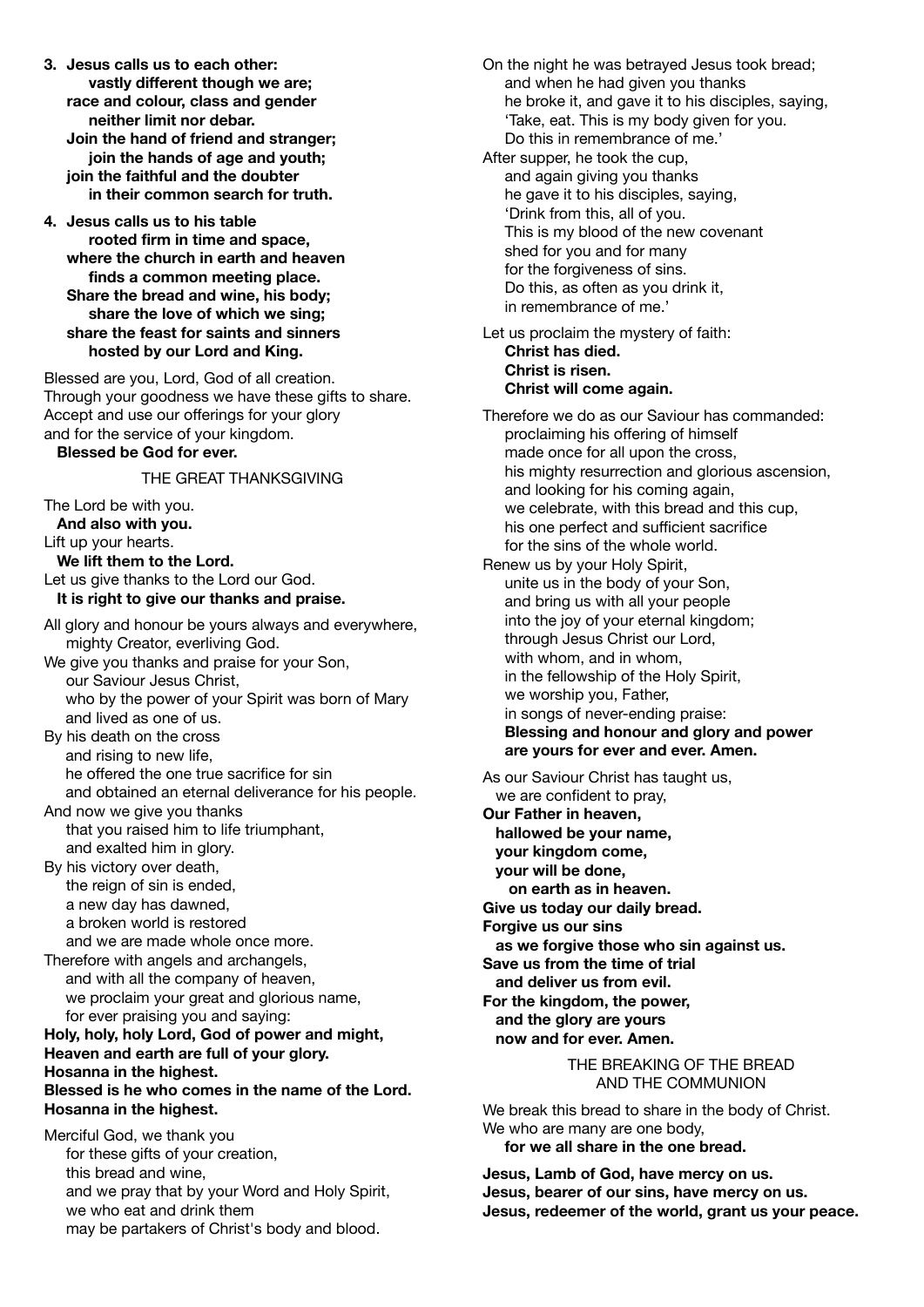The gifts of God for the people of God. Come let us take this holy sacrament of the body and blood of Christ in remembrance that he died for us, and feed on him in our hearts by faith with thanksgiving.

#### SENDING OUT GOD'S PEOPLE

Let us pray.

Eternal God, giver of life, in the breaking of the bread we know the risen Lord. May we who celebrate this holy feast walk in his risen light and bring new life to all creation.

#### Father,

**we offer ourselves to you as a living sacrifice through Jesus Christ our Lord. Send us out in the power of your Spirit to live and work to your praise and glory.** 

Hymn: Rejoice, the Lord is King *Charles Wesley (1707-88) alt. - tune: Gopsal © The Australian Hymn Book Company Pty Ltd, 1999, CCL No 632290* 

- **1. Rejoice, the Lord is King; your Lord and King adore; let all give thanks, and sing, and triumph evermore;**  *Lift up your heart, lift up your voice. Rejoice, again I say, rejoice!*
- **2. Jesus the Saviour reigns, the God of truth and love; when he had purged our stains, he took his seat above:**  *Lift up your heart, lift up your voice. Rejoice, again I say, rejoice!*
- **3. His kingdom cannot fail, he rules o'er earth and heaven; the keys of death and hell are to our Jesus given:**  *Lift up your heart, lift up your voice. Rejoice, again I say, rejoice!*
- **4. He sits at God's right hand, till all his foes submit, and bow to his command, and fall beneath his feet:**  *Lift up your heart, lift up your voice. Rejoice, again I say, rejoice!*

**5. Rejoice in glorious hope; Jesus the judge shall come, and take his servants up to their eternal home:**  *We soon shall hear the archangel's voice; the trump of God shall sound, Rejoice!* 

## BLESSING & DISMISSAL

Almighty God,

who redeemed us through the resurrection of Christ, who raised us to newness of life through the waters of baptism, and has brought us out of slavery into everlasting freedom, give you joy and peace in faith and bring you to your eternal inheritance; and the blessing of God almighty, the Father, the Son, and the Holy Spirit, be among you and remain with you always. **Amen**. Go in the peace of Christ. Alleluia! Alleluia!

**Thanks be to God. Alleluia! Alleluia!** 

#### **Permissions**

Service excerpts from *A Prayer Book for Australia* © 1995 The Anglican Church of Australia Trust Corporation.

The Scripture quotations contained herein are from *The New Revised Standard Version of the Bible, Anglicised Edition*, copyright 1989, 1995 by the Division of Christian Education of the National Council of the Churches of Christ in the United States of America, and are used by permission. All rights reserved.

CCLI Streaming Licence No. 129545

#### THIS WEEK IN THE PARISH

|                                             | Sun 29th May 7th Sunday of Easter                |                                                             |
|---------------------------------------------|--------------------------------------------------|-------------------------------------------------------------|
|                                             |                                                  | 8am Eucharist                                               |
|                                             |                                                  | 10am Eucharist (also live-streamed)                         |
|                                             |                                                  | 8pm AA meeting                                              |
|                                             | Mon 30 <sup>th</sup> May 10.30am AI Anon meeting |                                                             |
|                                             |                                                  | Tue 31 <sup>st</sup> May 1pm Joy Stanley's memorial service |
|                                             |                                                  | 1pm AA meeting                                              |
|                                             |                                                  | 5.30pm community meal: TDRM                                 |
| Wed 1 <sup>st</sup> June 10am Eucharist     |                                                  |                                                             |
|                                             |                                                  | 5.30pm community meal: Winter Shelter                       |
|                                             |                                                  | 7.30pm NA meeting                                           |
| Thu 2 <sup>nd</sup> June 10.30am AA meeting |                                                  |                                                             |
|                                             |                                                  | 7.30pm AA meeting                                           |
| Fri 3rd June                                |                                                  |                                                             |
| Sat 4 <sup>th</sup> June 7am AA meeting     |                                                  |                                                             |
|                                             |                                                  | 12pm Women's AA meeting                                     |
|                                             |                                                  | 6pm Lai Christian Church                                    |
|                                             | Sun 5th June Pentecost Sunday                    |                                                             |
|                                             |                                                  | 8am Eucharist                                               |
|                                             |                                                  | 10am Eucharist (also live-streamed)                         |
|                                             |                                                  | 8pm AA meeting                                              |
|                                             |                                                  |                                                             |